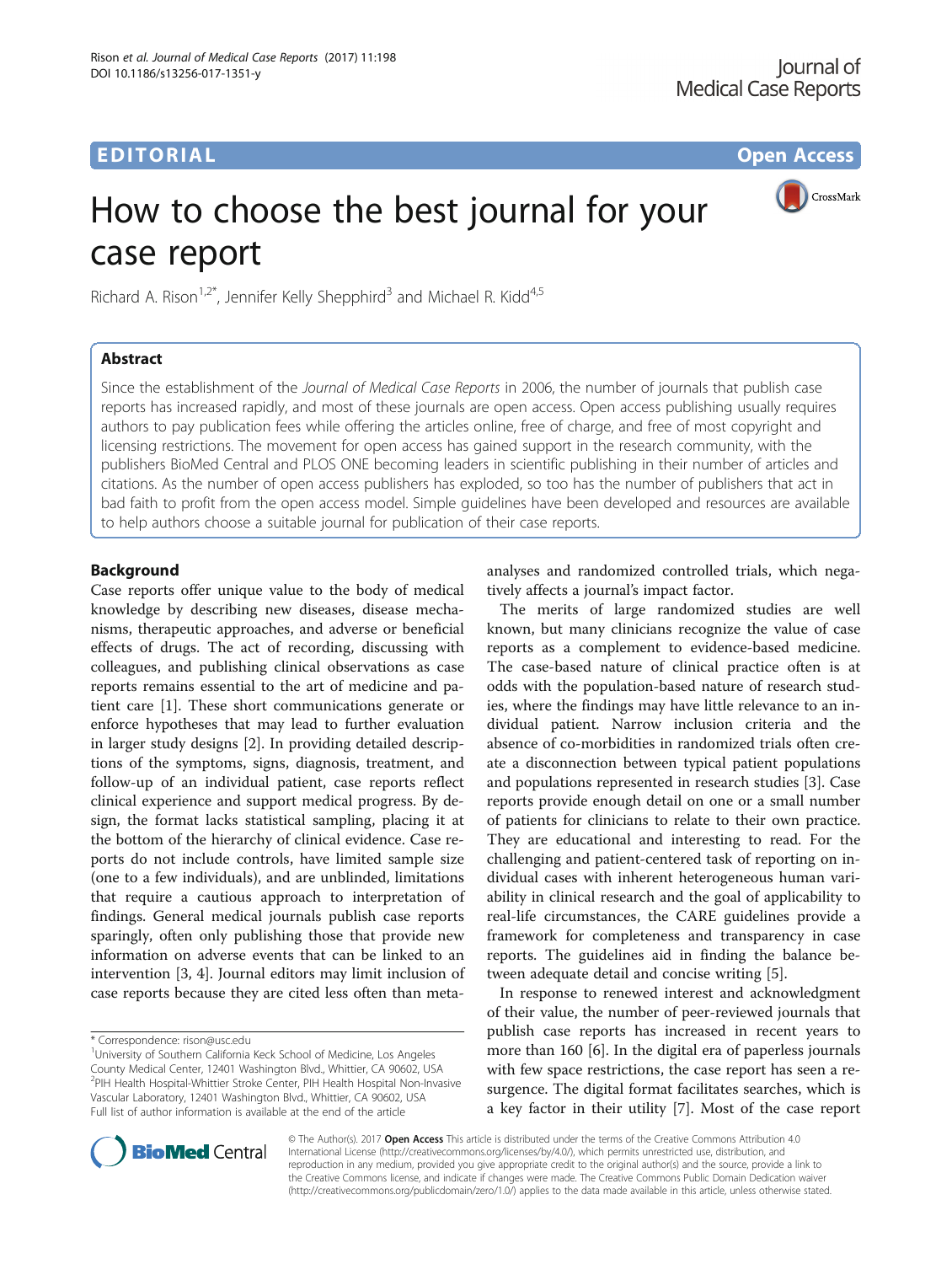journals are open access and have high acceptance rates. As the number of new scientific journals increases, so do the number of questionable publishers that mislead researchers regarding fees, peer review, and academic credentials. The process of submitting scientific work for publication now includes the need for thorough vetting of potential publishers.

#### New case report journals

In line with the growing demand for case report publishing opportunities, the number of new peer-reviewed journals that focus on case reports had increased to more than 160 journals produced by 78 publishers by mid-2015. Figure 1 shows that the number of case report journals increased rapidly beginning in 2007, a timeframe that coincides with the Great Recession of the late 2000s and the concomitant decline in federal and other funding for basic science and other research. Some of the new journals cover general medicine and others cover specific therapeutic areas. Most case report journals (94%) are open access and approximately 40% are indexed in PubMed. Clinical issues covered by case report journals include previously unreported adverse effects of drugs or other treatments, unexpected events that occur in the course of observing or treating a patient, observations on disease pathogenesis, presentations and/or management of new and emerging diseases, new therapeutic approaches, ethical challenges in patient management, and strategies for preventing or overcoming medical errors [\[6](#page-8-0), [8](#page-8-0)].

Open access publishing offers freely available and unrestricted use of research and scholarship, which many researchers see as vital to efficient dissemination of science in the digital world [\[9](#page-8-0)]. The open access model usually requires authors to pay submission and publication fees upon acceptance, typically between US \$300 and \$1200 [\[6](#page-8-0)]. The move toward making scholarly publications more accessible through open access has continued to gain supporters among the research community.



The open access publisher BioMed Central launched in 2000 with 231 articles published that year in 60 journals. In 2015, the numbers increased to more than 30,000 articles in over 290 journals. In 2014, BioMed Central articles were accessed more than 277 million times and had 426,000 citations [\[10](#page-8-0)]. Similarly, the number of publications from the open access publisher PLOS ONE, increased from 138 at its inception in 2006 to 28,107 in 2015 [\[11](#page-8-0)].

### Controversial journals and publishers

As scientific publishing shifts from a business model of subscription revenue to open access, the number of open access journals has exploded. However, the proliferation of journals that will publish seemingly anything for a fee has caused alarm among many in the global research community. Alongside many respected open access publishers, others have entered the space acting in bad faith. Some see it as the "dark side" of open access, a growing collection of pseudo-academic, prestigiously titled journals, many of which have similar but not quite identical websites and names to those of well-known established journals. Many of the websites look sufficiently impressive that non-experts doing online research have trouble distinguishing credible research from junk. Experienced academics have been misled into submitting manuscripts and even serving on editorial boards for pseudo-academic journals, agreements that often are difficult to undo. Most of these journals do not post their publication fees, and often authors are not informed of fees until after submitting a manuscript. Withdrawal of a manuscript, which is necessary before submitting the same paper to a legitimate journal, may require payment of the high fees first [\[12\]](#page-8-0). For some authors, this means their work may be lost essentially to the disreputable publisher. Many researchers have complained about poorly executed or absent peer review, hidden fees for submission and publication, and unapproved inclusion of researchers' names on editorial boards.

Jeffrey Beall, a librarian and associate professor at Auraria Library at the University of Colorado, Denver, coined the term "predatory open access publishing" to describe this situation. He is a critic of open access publishing, blaming the system for creating the problem of predatory publishers. His blog Scholarly Open Access, although removed by Beall for unknown reasons in January 2017, closely monitored the increasing number of open access publishers and alerted readers to individuals, publishers, publications, meetings, and scholarly metrics that, in the view of Mr Beall, appeared to exploit the open access model [\[13](#page-8-0)]. He maintained a list of "potential, possible, or probable predatory scholarly open-access publishers" and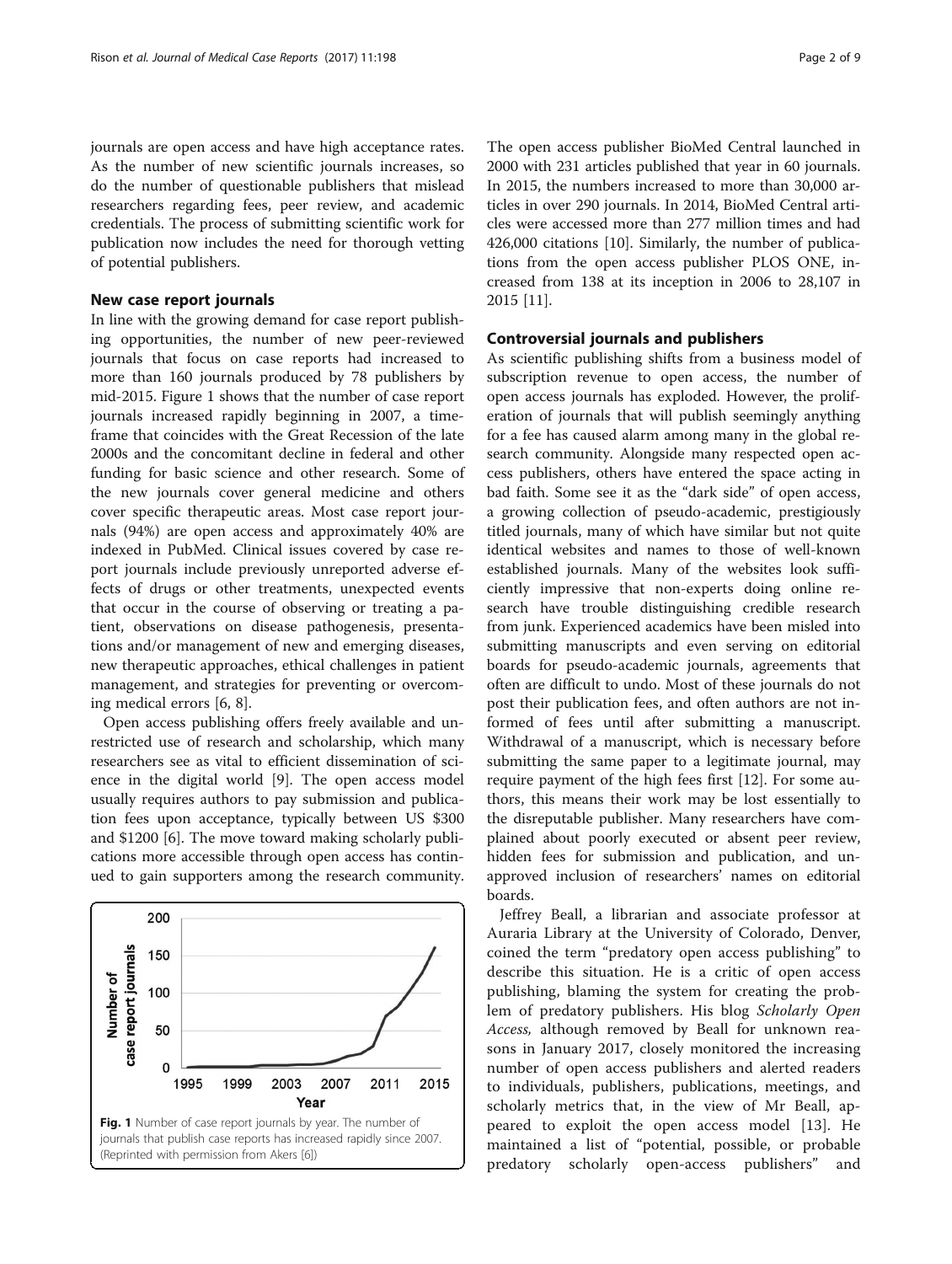## Table 1 Case report journals

| <b>Table I</b> Case report journals         |                                                                         |                  |                |                   |
|---------------------------------------------|-------------------------------------------------------------------------|------------------|----------------|-------------------|
| Journal title                               | Publisher/Society                                                       | Year<br>launched | Open<br>access | PubMed<br>indexed |
| A&A Case Reports                            | Wolters Kluwer Health/International<br>Anesthesia Research Society      | 2013             | No             | No                |
| <b>AACE Clinical Case Reports</b>           | American Association of Clinical<br>Endocrinologists                    | 2015             | Yes            | No                |
| ACG Case Reports Journal                    | American College of Gastroenterology                                    | 2013             | Yes            | Yes               |
| <b>AJP Reports</b>                          | Thieme Medical Publishers                                               | 2011             | Yes            | No                |
| American Journal of Cancer Case Reports     | Ivy Union Publishing                                                    | 2013             | Yes            | No                |
| American Journal of Case Reports            | International Scientific Information                                    | 2001             | Yes            | Yes               |
| Aperito Journal of Case Reports: Clinical   | Aperito Online Publishing                                               | 2015             | Yes            | No                |
| APSP Journal of Case Reports                | EL-MED-Pub Publishers/Association<br>of Paediatric Surgeons of Pakistan | 2010             | Yes            | Yes               |
| Austin Cardio & Cardiovascular Case Reports | Austin Publishing Group                                                 | 2015             | Yes            | No                |
| Austin Gynecology Case Reports              | Austin Publishing Group                                                 | 2015             | Yes            | <b>No</b>         |
| Austin Journal of Clinical Case Reports     | Austin Publishing Group                                                 | 2014             | Yes            | No                |
| Austin Oncology Case Reports                | Austin Publishing Group                                                 | 2015             | Yes            | <b>No</b>         |
| Autopsy and Case Reports                    | Hospital Universitario of the<br>University of San Paulo                | 2011             | Yes            | No                |
| <b>BJR Case Reports</b>                     | British Institute of Radiology                                          | 2015             | Yes            | No                |
| <b>BMJ Case Reports</b>                     | <b>BMJ Publishing Group</b>                                             | 2008             | <b>No</b>      |                   |
| Case Reports in Anesthesiology              | Hindawi Publishing                                                      | 2011             | Yes            | Yes               |
| Case Reports in Cardiology                  | Hindawi Publishing                                                      | 2011             | Yes            | Yes               |
| Case Reports in Clinical Medicine           | Scientific Research Publishing                                          | 2012             | Yes            | <b>No</b>         |
| Case Reports in Critical Care               | Hindawi Publishing                                                      | 2011             | Yes            | Yes               |
| Case Reports in Dermatological Medicine     | Hindawi Publishing                                                      | 2011             | Yes            | Yes               |
| Case Reports in Dermatology                 | Karger                                                                  | 2009             | Yes            | Yes               |
| Case Reports in Emergency Medicine          | Hindawi Publishing                                                      | 2011             | Yes            | Yes               |
| Case Reports in Endocrinology               | Hindawi Publishing                                                      | 2011             | Yes            | Yes               |
| Case Reports in Gastroenterology            | Karger                                                                  | 2007             | Yes            | Yes               |
| Case Reports in Gastrointestinal Medicine   | Hindawi Publishing                                                      | 2011             | Yes            | Yes               |
| Case Reports in Genetics                    | Hindawi Publishing                                                      | 2011             | Yes            | Yes               |
| Case Reports in Hematology                  | Hindawi Publishing                                                      | 2011             | Yes            | Yes               |
| Case Reports in Hepatology                  | Hindawi Publishing                                                      | 2011             | Yes            | Yes               |
| Case Reports in Immunology                  | Hindawi Publishing                                                      | 2011             | Yes            | Yes               |
| Case Reports in Infectious Diseases         | Hindawi Publishing                                                      | 2011             | Yes            | Yes               |
| Case Reports in Internal Medicine           | Sciedu Press                                                            | 2014             | Yes            | No                |
| Case Reports in Medicine                    | Hindawi Publishing                                                      | 2009             | Yes            | Yes               |
| Case Reports in Nephrology                  | Hindawi Publishing                                                      | 2011             | Yes            | Yes               |
| Case Reports in Nephrology and Dialysis     | Karger                                                                  | 2011             | Yes            | Yes               |
| Case Reports in Neurological Medicine       | Hindawi Publishing                                                      | 2011             | Yes            | Yes               |
| Case Reports in Neurology                   | Karger                                                                  | 2009             | Yes            | Yes               |
| Case Reports in Obstetrics and Gynecology   | Hindawi Publishing                                                      | 2011             | Yes            | Yes               |
| Case Reports in Oncological Medicine        | Hindawi Publishing                                                      | 2011             | Yes            | Yes               |
| Case Reports in Oncology                    | Karger                                                                  | 2008             | Yes            | Yes               |
| Case Reports in Ophthalmological Medicine   | Hindawi Publishing                                                      | 2011             | Yes            | Yes               |
| Case Reports in Ophthalmology               | Karger                                                                  | 2010             | Yes            | Yes               |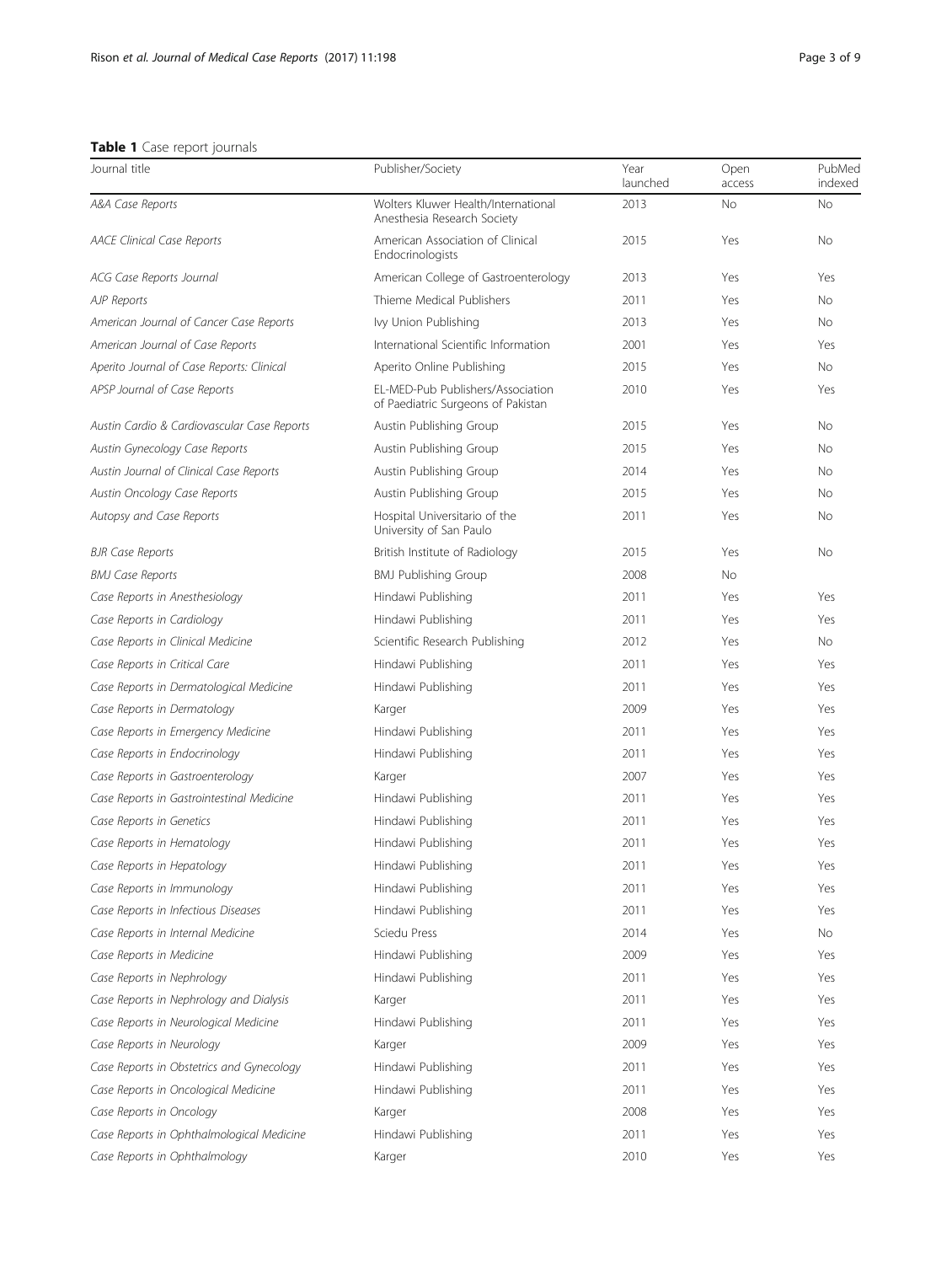| Case Reports in Orthopedics                                   | Hindawi Publishing                                                             | 2011 | Yes      | Yes       |
|---------------------------------------------------------------|--------------------------------------------------------------------------------|------|----------|-----------|
| Case Reports in Otolaryngology                                | Hindawi Publishing                                                             | 2011 | Yes      | Yes       |
| Case Reports in Pancreatic Cancer                             | Mary Ann Liebert Inc. Publishing                                               | 2015 | Yes      | No        |
| Case Reports in Pathology                                     | Hindawi Publishing                                                             | 2011 | Yes      | Yes       |
| Case Reports in Pediatrics                                    | Hindawi Publishing                                                             | 2011 | Yes      | Yes       |
| Case Reports in Perinatal Medicine                            | De Gruyter                                                                     | 2012 | Optional | No        |
| Case Reports in Plastic Surgery and<br>Hand Surgery           | Taylor & Francis/Acta Chirurgica<br>Scandinavica Society                       | 2014 | Yes      | Yes       |
| Case Reports in Psychiatry                                    | Hindawi Publishing                                                             | 2011 | Yes      | Yes       |
| Case Reports in Pulmonology                                   | Hindawi Publishing                                                             | 2011 | Yes      | Yes       |
| Case Reports in Radiology                                     | Hindawi Publishing                                                             | 2011 | Yes      | Yes       |
| Case Reports in Rheumatology                                  | Hindawi Publishing                                                             | 2011 | Yes      | Yes       |
| Case Reports in Surgery                                       | Hindawi Publishing                                                             | 2011 | Yes      | Yes       |
| Case Reports in Transplantation                               | Hindawi Publishing                                                             | 2011 | Yes      | Yes       |
| Case Reports in Urology                                       | Hindawi Publishing                                                             | 2011 | Yes      | Yes       |
| Case Reports in Vascular Medicine                             | Hindawi Publishing                                                             | 2011 | Yes      | Yes       |
| Case Reports in Women's Health                                | Flsevier                                                                       | 2014 | Yes      | No        |
| Case Reports International                                    | <b>Edorium Journals</b>                                                        | 2012 | Yes      | No        |
| Case Reports: Open Access                                     | Jscholar                                                                       | 2015 | Yes      | No        |
| Case Study and Case Report                                    | Sageya Publishing                                                              | 2011 | Yes      | No        |
| <b>CEN Case Reports</b>                                       | Springer/Japanese Society<br>of Nephrology                                     | 2012 | Optional | No        |
| Clinical Case Reports                                         | Wiley                                                                          | 2013 | Yes      | Yes       |
| Clinical Case Reports and Reviews                             | Open Access Text                                                               | 2015 | Yes      | <b>No</b> |
| Clinical Cases in Mineral and Bone Metabolism                 | CIC Edizioni Internazionali/Italian<br>Society of Orthopaedics<br>and Medicine | 2004 | Yes      | Yes       |
| Clinical Medicine Insights: Case Reports                      | Libertas Academia                                                              | 2008 | Yes      | Yes       |
| <b>Clinics and Practice</b>                                   | PAGEPress                                                                      | 2011 | Yes      | Yes       |
| Cold Spring Harbor Molecular Case Studies                     | Cold Spring Harbor Laboratory Press                                            | 2015 | Yes      | No        |
| Dermatology Case Reports                                      | <b>OMICS</b> International                                                     | 2015 | Yes      | No        |
| Diabetes Case Reports                                         | <b>OMICS International</b>                                                     | 2015 | Yes      | <b>No</b> |
| Endocrinology, Diabetes, & Metabolism<br>Case Reports         | Bioscientifica                                                                 | 2013 | Yes      | Yes       |
| Epilepsy & Behavior Case Reports                              | Elsevier                                                                       | 2013 | Yes      | Yes       |
| European Journal of Case Reports in<br>Internal Medicine      | European Federation of<br>Internal Medicine                                    | 2014 | Yes      | No        |
| European Journal of Pediatric<br>Surgery Reports              | Thieme Medical Publishers                                                      | 2013 | Yes      | Yes       |
| European Journal of Surgical Cases                            | Bilimsel Tip Yayinevi                                                          | 2010 | Yes      | No        |
| Experimental and Clinical Endocrinology<br>& Diabetes Reports | Thieme Medical Publishers                                                      | 2014 | Yes      | No        |
| Global Journal of Medical and Clinical<br>Case Reports        | PeerTechz                                                                      | 2014 | Yes      | No        |
| Grand Rounds                                                  | e-MED                                                                          | 2001 | Yes      | No        |
| Gynecologic Oncology Reports                                  | Elsevier                                                                       | 2011 | Yes      | Yes       |
| <b>HeartRhythm Case Reports</b>                               | Elsevier/Heart Rhythm Society                                                  | 2015 | Yes      | No        |
| Human Pathology: Case Reports                                 | Elsevier                                                                       | 2014 | yes      | No        |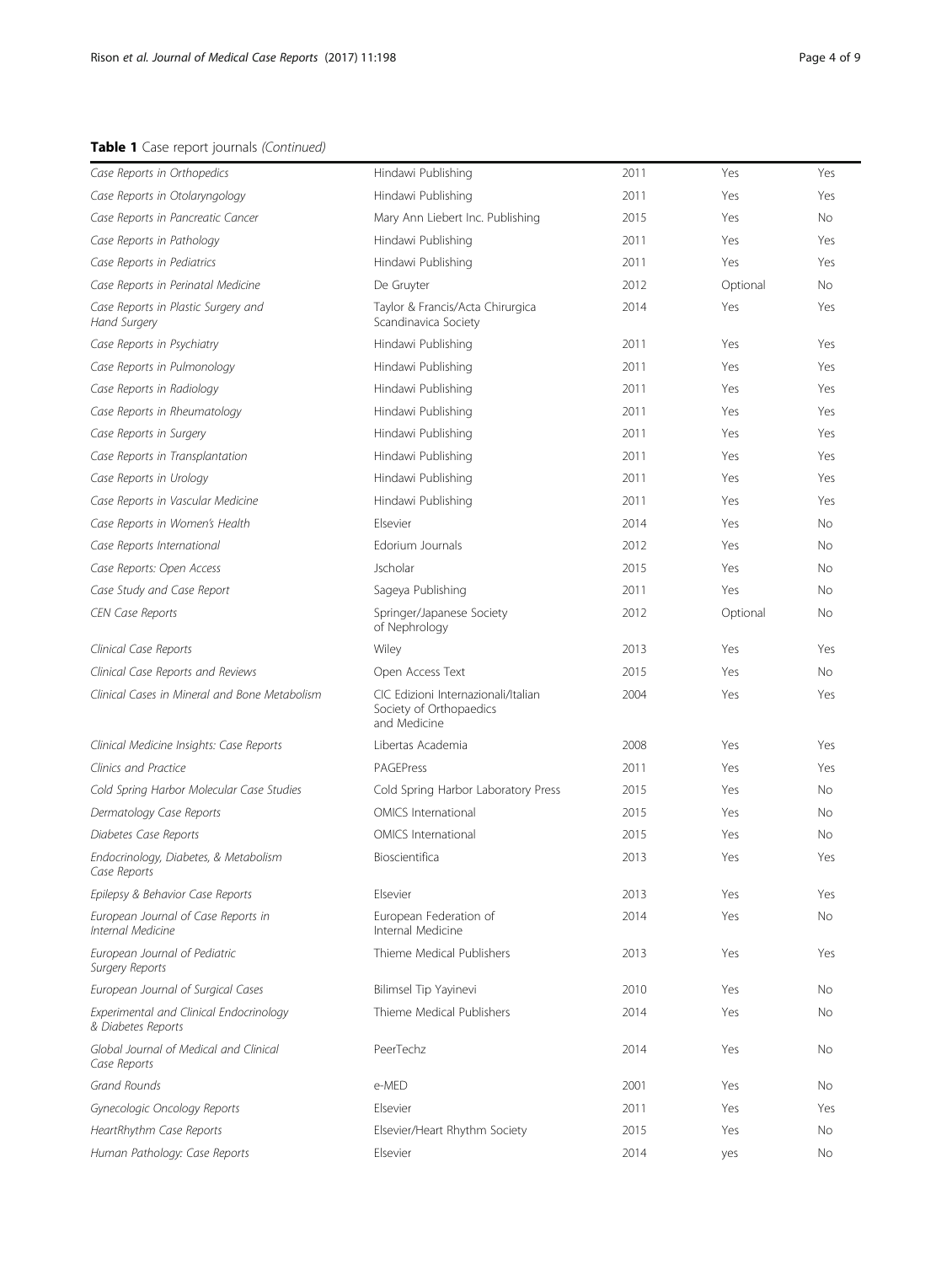| <b>IDCases</b>                                                             | Elsevier                                                                                                                               | 2014 | Yes | No        |
|----------------------------------------------------------------------------|----------------------------------------------------------------------------------------------------------------------------------------|------|-----|-----------|
| <b>IJSS Case Reports &amp; Reviews</b>                                     | IJSS Group of Journals/Society of<br>Malaysian Medical Association's<br>Medical Students and European<br>Medical Student's Association | 2014 | Yes | <b>No</b> |
| Indian Journal of Medical Case Reports                                     | CIBTech                                                                                                                                | 2012 | Yes | <b>No</b> |
| Interdisciplinary Neurosurgery: Advanced<br>Techniques and Case Management | Elsevier                                                                                                                               | 2014 | Yes | No        |
| International Journal of Advances in<br>Case Reports                       | McMed International                                                                                                                    | 2014 | Yes | <b>No</b> |
| International Journal of Case Reports<br>and Images                        | Edorium Journals                                                                                                                       | 2010 | Yes | <b>No</b> |
| International Journal of Case Reports<br>in Medicine                       | <b>IBIMA Publishing</b>                                                                                                                | 2012 | Yes | No        |
| International Journal of Case Studies                                      | unclear                                                                                                                                | 2012 | Yes | <b>No</b> |
| International Journal of Clinical<br>Case Studies                          | Graphy Publications                                                                                                                    | 2014 | Yes | <b>No</b> |
| International Journal of Clinical Cases<br>and Investigations              | unclear                                                                                                                                | 2010 | Yes | No        |
| International Journal of Medical and<br>Pharmaceutical Case Reports        | ScienceDomain International                                                                                                            | 2014 | Yes | <b>No</b> |
| International Journal of Surgery<br>Case Reports                           | Flsevier                                                                                                                               | 2010 | Yes | Yes       |
| International Medical Case<br>Reports Journal                              | Dove Medical Press                                                                                                                     | 2008 | Yes | Yes       |
| JAAD Case Reports                                                          | Elsevier/American Academy<br>of Dermatology                                                                                            | 2015 | Yes | <b>No</b> |
| Jacobs Journal of Clinical Case Reports                                    | Jacobs Publishers                                                                                                                      | 2015 | Yes | <b>No</b> |
| JBJS Case Connector                                                        | STRIATUS Orthopaedic<br>Communications                                                                                                 | 2011 | No  | No        |
| JCRS Online Case Reports                                                   | Elsevier/American Society of<br>Cataract and Refractive Surgery<br>and European Society of Cataract<br>and Refractive Surgeons         | 2013 | Yes | <b>No</b> |
| <b>JMM Case Reports</b>                                                    | Microbiology Society                                                                                                                   | 2014 | Yes | <b>No</b> |
| Joseph Journal of Clinical Studies and<br><b>Medical Case Reports</b>      | Joseph Publishing Group                                                                                                                | 2015 | Yes | No        |
| Journal of Anaesthesia & Critical Care<br>Case Reports                     | International Academic<br>Research Group                                                                                               | 2015 | Yes | <b>No</b> |
| Journal of Cardiology Cases                                                | Elsevier/Japanese College<br>of Cardiology                                                                                             | 2010 | No  | No        |
| Journal of Case Reports                                                    | unclear                                                                                                                                | 2011 | Yes | No        |
| Journal of Case Reports and Clinical<br>Research Studies                   | <b>VRJ Publishers</b>                                                                                                                  | 2014 | Yes | <b>No</b> |
| Journal of Case Reports and Images<br>in Medicine                          | Edorium                                                                                                                                | 2015 | Yes | <b>No</b> |
| Journal of Case Reports and Images<br>in Obstetrics and Gynecology         | Edorium                                                                                                                                | 2015 | Yes | No        |
| Journal of Case Reports and Images<br>in Oncology                          | Edorium                                                                                                                                | 2015 | Yes | No        |
| Journal of Case Reports and Images<br>in Pathology                         | Edorium                                                                                                                                | 2015 | Yes | No        |
| Journal of Case Reports and Images<br>in Surgery                           | Edorium                                                                                                                                | 2015 | Yes | No        |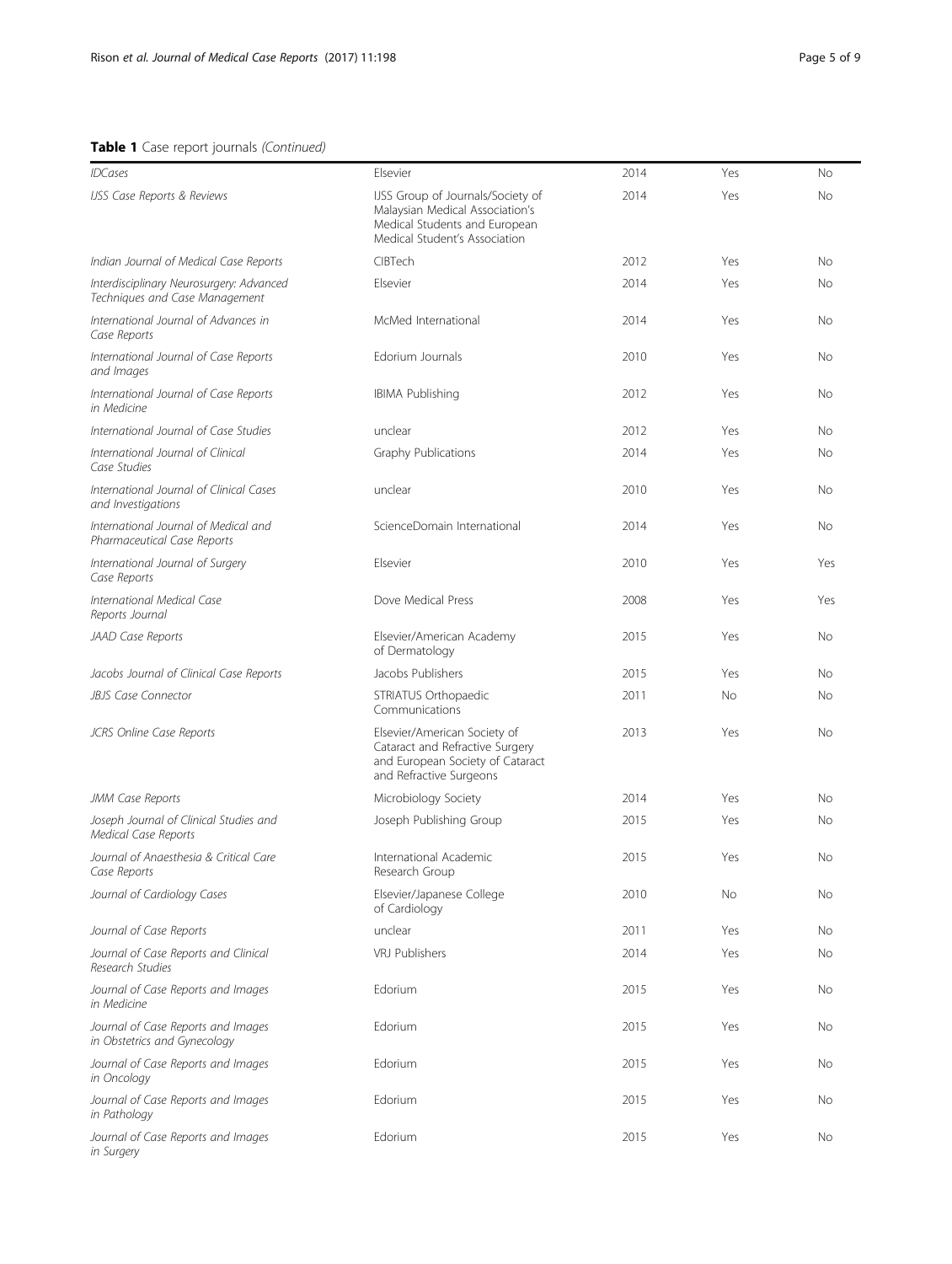| Journal of Case Reports and Studies                                 | Annex Publishers                                                                    | 2013 | Yes      | No        |
|---------------------------------------------------------------------|-------------------------------------------------------------------------------------|------|----------|-----------|
| Journal of Case Reports in Medicine                                 | Ashdin Publishing                                                                   | 2012 | Yes      | <b>No</b> |
| Journal of Case Reports in Oncology<br>and Therapy                  | EJourPub                                                                            | 2015 | Yes      | No        |
| Journal of Case Reports in Practice                                 | Saman Publishing                                                                    | 2013 | Yes      | No        |
| Journal of Clinical & Medical Case Reports                          | Avens Publishing Group                                                              | 2013 | Yes      | <b>No</b> |
| Journal of Clinical and Translational<br>Endocrinology Case Reports | Elsevier                                                                            | 2015 | Yes      | No        |
| Journal of Clinical Case Reports                                    | <b>OMICS</b> International                                                          | 2011 | Yes      | No        |
| Journal of Clinical Studies & Medical<br>Case Reports               | Herald Scholarly Open Access                                                        | 2014 | Yes      | No        |
| Journal of Dermatological Case Reports                              | Specjaliści Dermatolodzy                                                            | 2007 | No       | <b>No</b> |
| Journal of Investigative Medicine High<br>Impact Case Reports       | <b>SAGE Publications</b>                                                            | 2013 | Yes      | No        |
| Journal of Knee Surgery Reports                                     | Thieme Medical Publishers                                                           | 2013 | Yes      | <b>No</b> |
| Journal of Medical Case Reports                                     | <b>BioMed Central</b>                                                               | 2007 | Yes      | Yes       |
| Journal of Medical Cases                                            | <b>Elmer Press</b>                                                                  | 2010 | Yes      | No        |
| Journal of Neurological Surgery Reports                             | Thieme Medical Publishers                                                           | 2012 | Yes      | Yes       |
| Journal of Orthopaedic Case Reports                                 | Indian Orthopaedic Research Group                                                   | 2011 | Yes      | <b>No</b> |
| Journal of Pediatric Surgery Case Reports                           | Elsevier                                                                            | 2013 | Yes      | No        |
| Journal of Radiology Case Reports                                   | EduRad Publishing                                                                   | 2008 | Yes      | Yes       |
| Journal of Surgical Case Reports                                    | Oxford University Press                                                             | 2010 | Yes      | Yes       |
| Journal of Surgical Technique and<br>Case Report                    | Wolters Kluwer Health                                                               | 2014 | Yes      | Yes       |
| Journal of Vascular Surgery Cases                                   | Elsevier/Society for Vascular Surgery                                               | 2015 | Yes      | <b>No</b> |
| JPRAS Open                                                          | Elsevier/British Association of<br>Plastic Reconstructive and<br>Aesthetic Surgeons | 2015 | Yes      | No        |
| <b>JSM Clinical Case Reports</b>                                    | JSciMed Central                                                                     | 2013 | Yes      | No        |
| <b>Medical Case Studies</b>                                         | Academic Journals                                                                   | 2010 | Yes      | No.       |
| Medical Mycology Case Reports                                       | Elsevier/International Society for<br>Human and Animal Mycology                     | 2012 | Yes      | Yes       |
| MOJ Clinical & Medical Case Reports                                 | MedCrave                                                                            | 2015 | Yes      | No        |
| Neurocase                                                           | Taylor & Francis                                                                    | 1995 | Optional | Yes       |
| NMC Case Report Journal                                             | Japan Neurosurgical Society                                                         | 2014 | Yes      | No        |
| OA Case Reports                                                     | OA Publishing London                                                                | 2012 | yes      | No        |
| Oncology & Cancer Case Reports                                      | <b>OMICS International</b>                                                          | 2015 | Yes      | No        |
| Open Journal of Clinical and Medical<br>Case Reports                | unclear                                                                             | 2015 | Yes      | No        |
| Oral and Maxillofacial Surgery Cases                                | Elsevier                                                                            | 2015 | yes      | No.       |
| Oxford Medical Case Reports                                         | Oxford University Press                                                             | 2014 | Yes      | Yes       |
| Pathology Case Reviews                                              | Wolters Kluwer Health                                                               | 1996 | No       | No        |
| Pediatric Urology Case Reports                                      | Hayrettin Ozturk                                                                    | 2014 | Yes      | No.       |
| Radiology Case Reports                                              | Elsevier/University of Washington                                                   | 2006 | Yes      | No.       |
| Respiratory Medicine Case Reports                                   | Elsevier                                                                            | 2008 | Yes      | Yes       |
| Respirology Case Reports                                            | Wiley/Asian Pacific Society<br>of Respirology                                       | 2013 | Yes      | Yes       |
| Retinal Cases and Brief Reports                                     | Wolters Kluwer Health                                                               | 2007 | Optional | Yes       |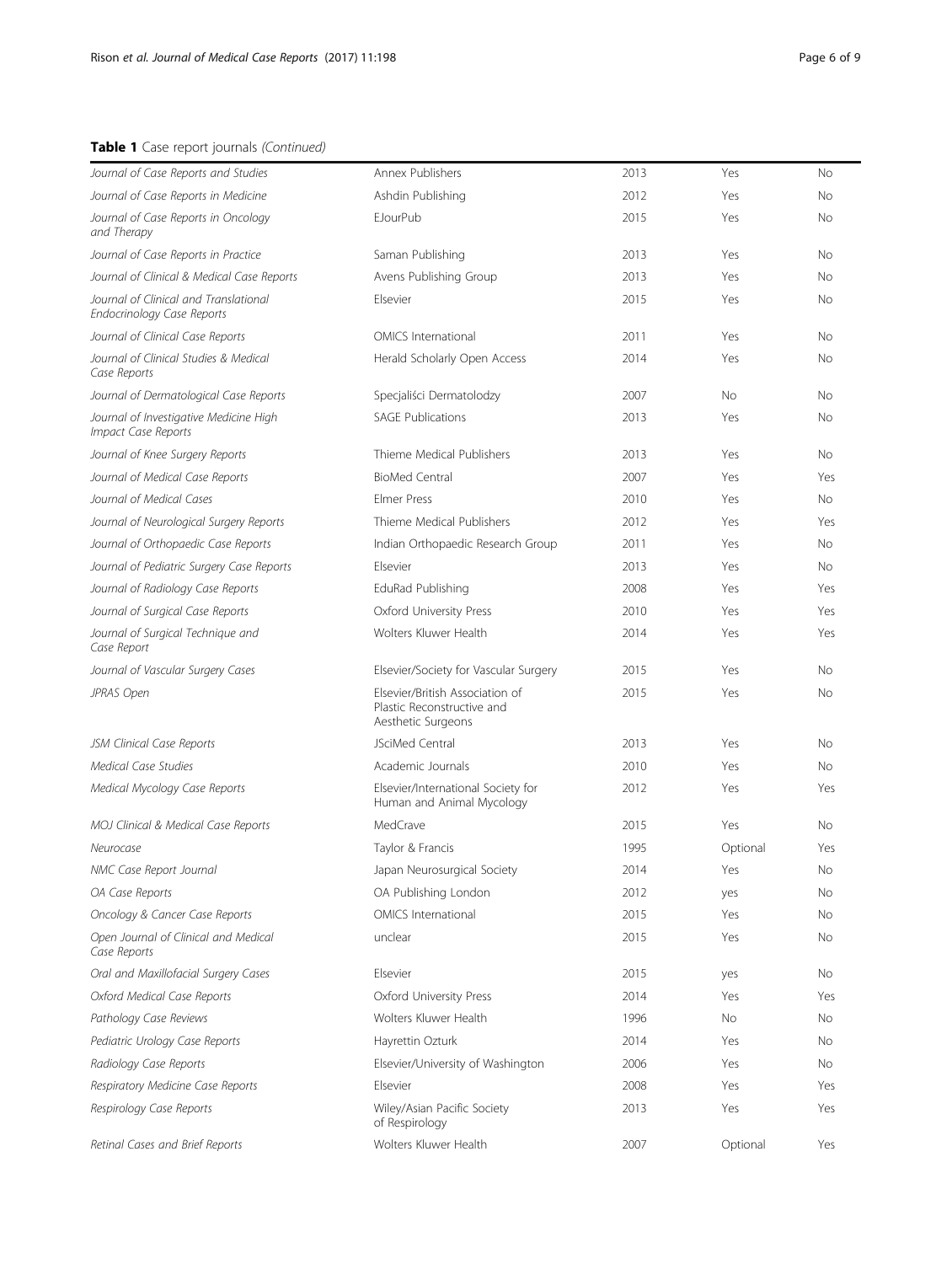| SAGE Open Medical Case Reports                        | <b>SAGE Publications</b>                                | 2013 | Yes  | Yes       |
|-------------------------------------------------------|---------------------------------------------------------|------|------|-----------|
| Scholarena Journal of Case Reports                    | Scholarena                                              | 2014 | Yes  | No        |
| Scholars Journal of Medical Case Reports              | <b>SAS Publishers</b>                                   | 2013 | Yes  | No        |
| Southeast Asian Journal of Case Report<br>and Review  | Sageya Publishing                                       | 2012 | Yes  | No        |
| <b>Surgical Case Reports</b>                          | Springer/Japan Surgical Society                         | 2015 | Yes. | No        |
| The Thoracic and Cardiovascular<br>Surgeon Reports    | Thieme Medical Publishers                               | 2014 | Yes  | Yes       |
| Translational Medicine Case Reports                   | Elsevier/European Society for<br>Translational Medicine | 2015 | Yes  | No        |
| Trauma Case Reports                                   | Flsevier                                                | 2015 | Yes  | No        |
| Urology Case Reports                                  | Elsevier                                                | 2013 | yes  | <b>No</b> |
| World Journal of Clinical Cases                       | Baishideng Publishing Group                             | 2013 | Yes. | Yes       |
| World Journal of Medical and Surgical<br>Case Reports | Narain Publishers                                       | 2012 | Yes  | No        |

Reprinted with permission from Akers [[6](#page-8-0)]

another list of standalone journals. His criteria for inclusion on the lists were derived from the Code of Conduct for Journal Publishers from the Committee on Publication Ethics (COPE), and Principles of Transparency and Best Practice in Scholarly Publishing from COPE, the Open Access Scholarly Publishers Association (OASPA), and the World Association of Medical Editors [[14](#page-8-0)–[16\]](#page-8-0). Similarly, information in these communications may help authors to discern whether they can trust a particular publisher or journal. The Federal Trade Commission (FTC) in the USA has taken notice of questionable publication practices. In August 2016 it filed a suit against the OMICS Group, a global conglomerate based in India that publishes more than 700 open access journals. The suit claimed that the OMICS Group misled researchers, particularly with regard to their peer-review process (or lack thereof) and high fees that were not readily apparent to authors upon manuscript submission [[17](#page-8-0)]. The purpose of the lawsuit, according to the FTC, is to better inform authors of publishing fees and to have a more transparent peer-review system [[18\]](#page-8-0). The case is still to be litigated in federal court in Nevada at the time of writing this article.

The challenge for watchdogs and authors alike is to decide when a publisher is untrustworthy or simply unprofessional. Some publishers may fall under suspicion due to poor copy editing or amateurish website design, but this may not reflect an outright neglect of scholarly standards. It is important not to blacklist startup publishers who lack experience. Another problem with maintaining lists of disreputable publishers is that because copycat journals are often short-lived, the blacklist will continue to grow but individual entries may quickly become obsolete.

## Choose the right journal: Think. Check. Submit.

The "Think. Check. Submit." campaign arose in response to concerns about publishing practices, and the effort is supported by a coalition of scholarly publishing organizations. "Think. Check. Submit." takes a positive approach to help researchers identify credible journals, providing up-to-date guidance for choosing where to publish [\[18](#page-8-0), [19\]](#page-8-0). To ascertain whether a journal is trusted, authors are advised to follow this checklist:

- Do you or your colleagues know the journal?
	- Have you read any articles in the journal before?
	- Is it easy to discover the latest papers in the journal?
- Can you easily identify and contact the publisher?
	- Is the publisher name clearly displayed on the journal website?
	- Can you contact the publisher by telephone, email, and post?
- Is the journal clear about the type of peer review it uses?
	- Does the journal site explain what these fees are for and when they will be charged?
- Do you recognize the editorial board?
	- Have you heard of the editorial board members?
	- Do members of the editorial board mention the journal on their own websites?
- Is the publisher a member of a recognized industry initiative?
	- Do they belong to the COPE?
	- If the journal is open access, is it listed in the Directory of Open Access Journals (DOAJ)?
	- If the journal is open access, does the publisher belong to the OASPA?
	- Is the publisher a member of another trade association?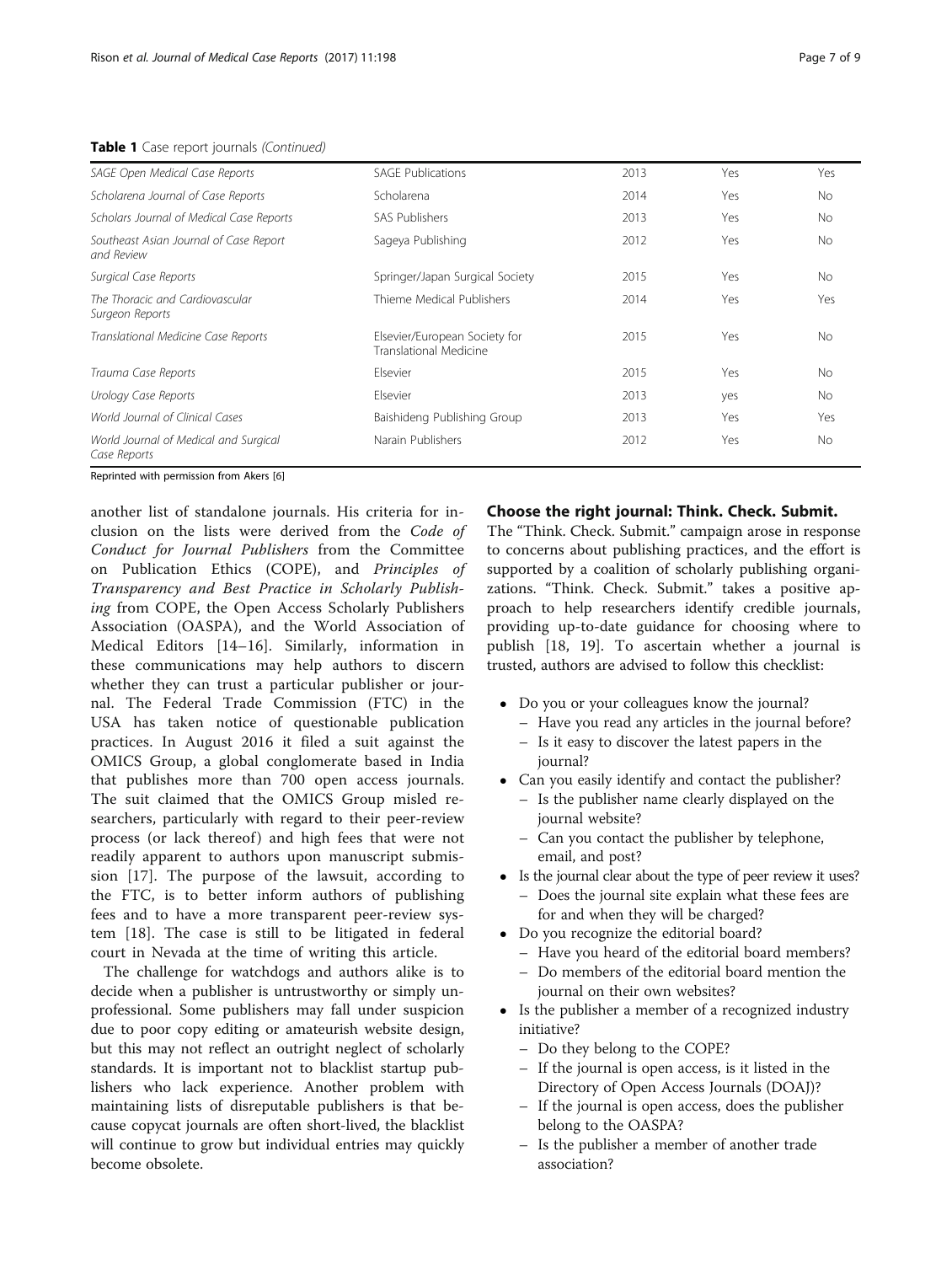<span id="page-7-0"></span>In addition to consulting colleagues and academic librarians for journal suggestions, authors have available to them several online resources. BioMed Central previously collaborated with Edanz, a company that assists authors in navigating the publication process, to create the author academy [\[10\]](#page-8-0). The free online guide describes best practices in writing and publishing a manuscript, including sections on choosing a journal, writing the manuscript, and publication ethics, among others. BioMed Central now contracts with Nature Research Editing Services and American Journal Experts, both of which offer similar services [[20](#page-8-0), [21](#page-8-0)].

Several automated search tools help identify suitable journals as well. Authors insert keywords from their manuscript abstract into a search engine, which then compares the words to many online publications and Edanz Journal Selector covers a broad range of journals. The online tool is free, and Edanz also offers a journal selection service (US \$300) in which experts use their publication experience to identify up to four of the best journals for a given paper [\[22\]](#page-8-0). The Journal/Author Name Estimator (Jane) focuses on biomedical science journals by searching the Medline database published by the US National Library of Medicine [\[23\]](#page-8-0). Other online services offered by publishers Springer and Elsevier suggest journals from their own extensive catalogues [[24](#page-8-0), [25\]](#page-8-0).

#### Impact factor

Journal impact factors, calculated and published by Thomson Reuters, measure the average number of citations per published article for papers published over a 2 year period. Despite the fact that the simple metric can be misleading, the impact factor has become, over time, a marker of journal prestige and desirability. The judgment of a paper's value is often based more on the journal in which it appears than on its content. Many researchers contend that reliance on impact factors undervalues disciplines or study designs, such as case reports, which have lower citation rates. Overall, the number of citations of an article is commensurate with hierarchies of evidence, with meta-analyses receiving more citations than any other study design. Case reports typically receive few citations, although there are notable exceptions [[26](#page-8-0)]. The number of citations of an article, however, does not necessarily reflect how widely the article has been read or the dissemination of the findings in mainstream media [[27](#page-8-0)].

Efforts to embrace a broader view of value in scientific communication, and perhaps diminish the influence of impact factors, have emerged. Journals of the American Society for Microbiology (ASM) no longer advertise impact factors on their websites. Similarly, in recognizing that impact factors are just one of a number of metrics,

Nature journals list a suite of citation-based metrics. Only one case report journal, Taylor & Francis's Neurocase, has received an impact factor (1.124), dating back to 1998.

Medicine/National Institutes of Health Indexed research databases are often curated to ensure the quality of included publications. Clarivate Analytics (formerly Thomson Reuters) offers The Web of Science™, as one such example, and recently introduced the "Emerging Sources Citation Index" to complement their more selective indexes. This collection reflects the growing number of peer-reviewed publications of regional importance and in emerging fields [[28\]](#page-8-0).

In conclusion, the growth in number of case report journals has provided authors multiple avenues for publication but, at the same time, it has introduced a new level of uncertainty in the journal selection process. Factors to consider when choosing a journal are: the topics the journal covers, the target audience, length restrictions, and the time to publication. Open access publications, such as the Journal of Medical Case Reports from BioMed Central, offer high visibility, relatively rapid publication, and transparent publication policies. The reputation of the journal plays an increasingly important part of the decision, requiring thorough vetting of potential journals.

#### Acknowledgements

We thank the reviewers for their insightful and helpful comments on our editorial.

#### Authors' contributions

All authors read and approved the final manuscript.

#### Competing interests

RAR is a Deputy Editor and MRK is the Editor-in-Chief of Journal of Medical Case Reports. JKS has nothing to disclose.

#### Publisher's Note

Springer Nature remains neutral with regard to jurisdictional claims in published maps and institutional affiliations.

#### Author details

<sup>1</sup>University of Southern California Keck School of Medicine, Los Angeles County Medical Center, 12401 Washington Blvd., Whittier, CA 90602, USA. 2 PIH Health Hospital-Whittier Stroke Center, PIH Health Hospital Non-Invasive Vascular Laboratory, 12401 Washington Blvd., Whittier, CA 90602, USA. <sup>3</sup>JKS Science & Medical Writing, Los Angeles, CA, USA. <sup>4</sup> Faculty of Medicine, Nursing and Health Sciences, Flinders University, GPO Box 2100, Adelaide, SA 5001, Australia. <sup>5</sup>Department of Family & Community Medicine, University of Toronto, 500 University Avenue, Toronto M5G 1V7, Canada.

#### Received: 29 November 2016 Accepted: 5 June 2017 Published online: 22 July 2017

#### References

- 1. Rison RA. A guide to writing case reports for the Journal of Medical Case Reports and BioMed Central Research Notes. J Med Case Reports. 2013;7(1):1–9.
- 2. Albrecht J, Meves A, Bigby M. Case reports and case series from Lancet had significant impact on medical literature. J Clin Epidemiol. 2005; 58(12):1227–32.